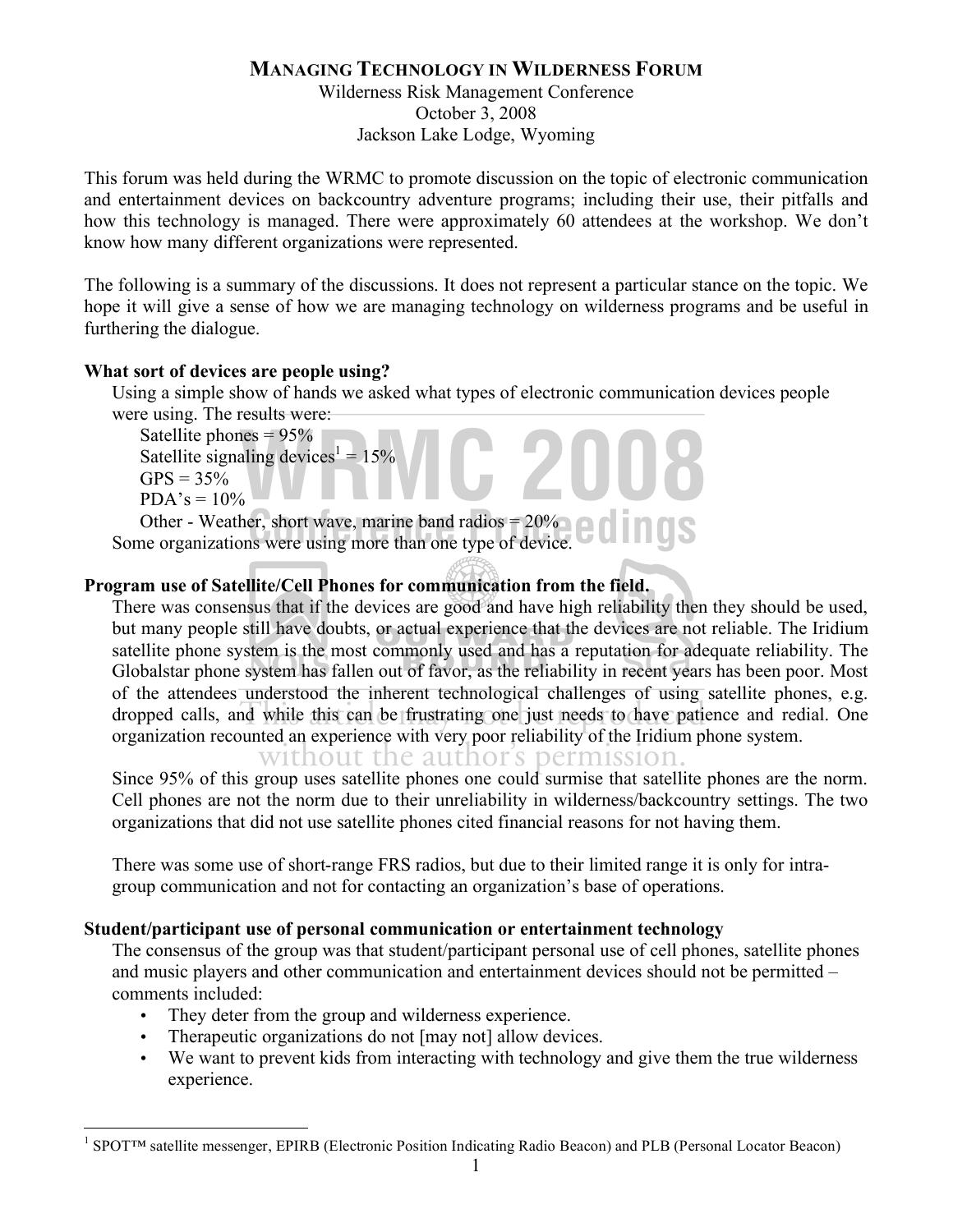- One organization has a two-week "blackout" period without devices for group formation and bonding, then allows them into the group under certain conditions.
- One organization presents options to students and parents for students to be in a group who communicates everyday or being a group that does not communicate.
- A safety concern example cited girl belaying another student and her cell phone rings and she drops the rope [her brake hand] to answer phone – her first priority/natural reaction.
- Concern if a student is having a bad day and calls their parents and what that could mean panic, desire to bring child home and other issues related to evacuations (see below). If the program's intent is to teach the participant to work through these issues themselves, this call defeats this purpose.
- If a student's device works better than the organization's it can hurt the credibility of the program.
- Those who more readily accept or expect technology and those who don't tend to break along generational lines. Younger generations who grew up with technology and consider it normal are more likely to not want to part with it. Older generations may be more accepting of not having access to technology.
- The addiction to being in constant contact can be really tough for people.
- What if the cell phone is also the participant's camera? This group's response was to switch off cell coverage, or make them buy a camera.
- For students of lower socio-economic backgrounds this may not be an issue if they can't afford the devices. the cell phone is also the participant's camera? This group's resp<br>by a camera.<br>this of lower socio-economic backgrounds this may not be an is<br>exicutes.

# **Staff use of personal communication or entertainment technology<br>
Conference Processes**

It seemed that among the attendee's staff were allowed more freedom to use electronic devices than students/participants, though there were some concerns with their use.

- Staff will bring music player, which is a mixed message too students who can't
- Satellite radios cause a distraction because staff listens to sports etc. and not to students.
- Staff is allowed to take personal cell/sat phones but need to be discreet about their use.
- Staff may not be strict enough about not allowing a student cell phone because staff is more like-minded with students.

# This article may not be reproduced

### **Parent issues**

Parent related concerns fall into two areas 1) expectations or desires to be in touch with their child and 2) have generate and assists have alwaysed the authorities for experience regions. and 2) how parents and society have changed the expectations for emergency response.

1. Expectations for contacting their child or following their child's experience

- Students and some parents (especially younger ones) expect quick communication instant gratification.
- Younger generation will expect the tech comforts and presumed safety of constant communications.
- The "gee whiz" factor of being able to track their child's adventure using SPOT tracking service and Google maps.
- In and effort to share the experience with parents at least one organization had their groups call the base on regular intervals. Their location is marked on a map and along with photos that were emailed from the field are uploaded to a website.
- Concerns were raised about posting info on a website
	- Personal safety issues related to divulging a group's location on a website map.
	- Privacy issues.
	- Concern that this type of activity promotes the false impression that communication with a group in a remote setting is easy. Sets up false expectations for emergency response.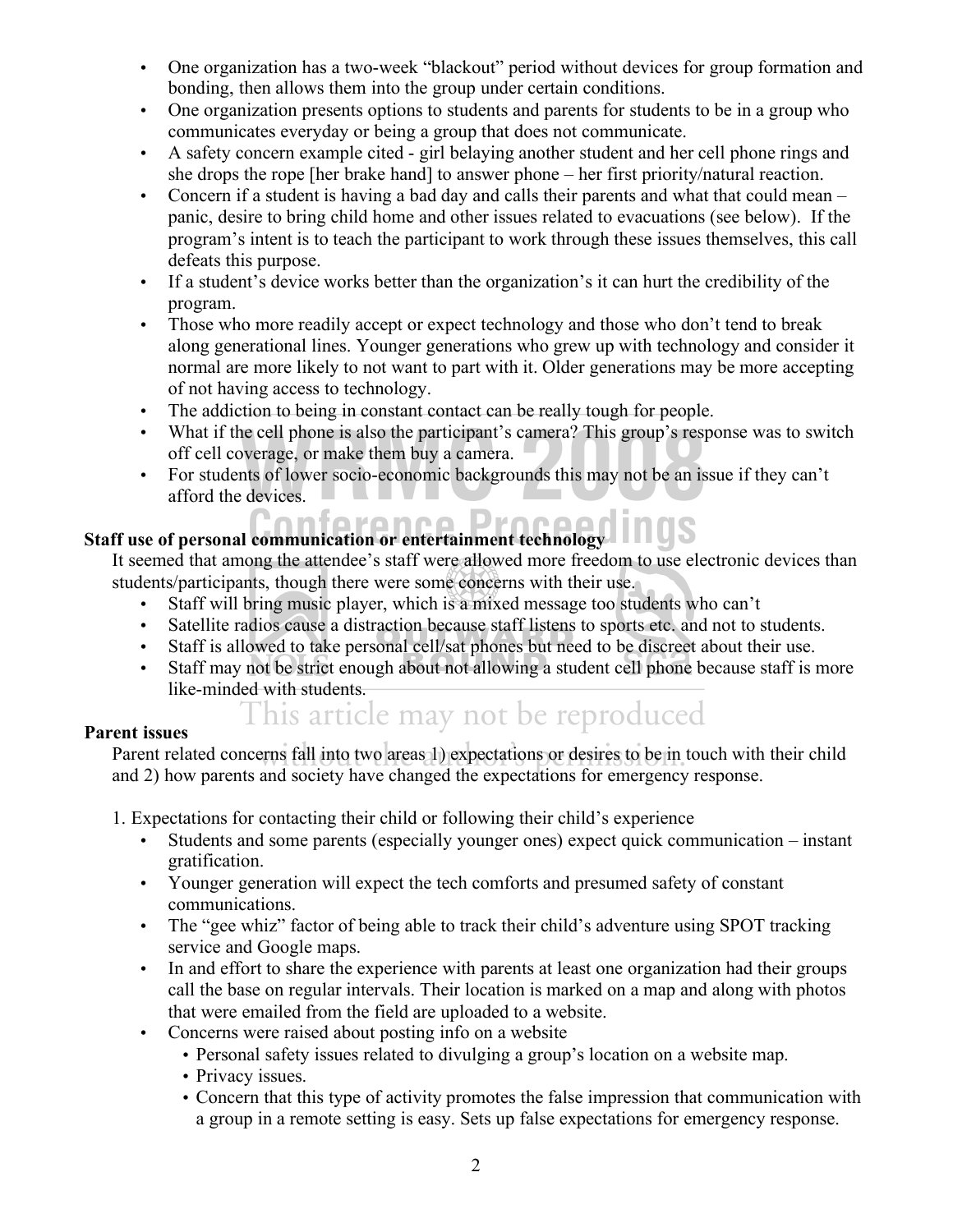- 2. Communication technology and emergency response
	- Concern for expectations by parents that organization is able to contact the group at anytime.
	- How you will handle the argument of not spending the money on the technology if it means someone's life – X amount of  $\frac{1}{2}$  vs. my child's life?
	- Where do you draw the line? Organization provides a sat phone, should there be a backup device? Allow students to bring devices just to have more available?

### **How position on technology is communicated stakeholders**

- Face-face parent and student briefing session with incentives for parents to come, e.g. get all the paperwork signed.
- Use online briefing with photos, diagrams and explanation of expected emergency response times.
- Address the topic in marketing and enrollment materials.
- Convey the "no news is good news" idiom.
- There were statements made that many parents understand the position for no tech. However it is harder for them to understand the degree of remoteness of trips and response time for evacuation.<br>Additional waivers signed as addendum to original waiver (comment by a 4 year institution).<br>Explain the unreliability factor
- Additional waivers signed as addendum to original waiver (comment by a 4 year institution).
- Explain the unreliability factor of devices.
- Waiver has excerpt on the form that says " we have a cell phone ... it may not work" not expected to carry other devices. • Warver has execrpt on the form that says we have a cent phone ... It has not work hot expected to carry other devices.<br>• Inform tactfully to the staff, parents and students about evacuation protocol and how technology
- does or doesn't fit including devices used, backup systems, limits on reliability and challenges for conducting evacuations.

### **Emergency response**

OUTWARD Electronic communication devices are a useful tool for an organization for responding to and managing medical emergencies and evacuations. The consensus was that this is the primary use of these devices and any other use is secondary.

- e devices and any other use is secondary.<br>• Reliability the limits on reliability of satellite phones appears to be understood. Some expressed frustration or surprise when sat phones performed poorly.
- expressed rrustration or surprise when sat phones performed poorly.<br>• EPIRB's and PLB's perform more reliably due to different satellite system.

There was discussion if communication technology increases or decreases the number of evacuations – comments included:

- One program reports an increase in medical visits and a decrease in students leaving course.
- One program reported an increase in evacuations with sat phones particularly disciplinary, motivational, behavioral, and emotional evacuations and mental health illness.
- One program reported that the amount of consultation and time to make a decision whether to evacuate or not is increased, while the overall evacuation rate has not changed.
- Is there an increase in non-trauma (students with diarrhea/colds) medical evacuations? In the past there would not even be a phone call.
- Increased incidents of staff calling in saying "I forgot to do something, check my desk drawer for…"
- It can be good for homesick students to talk to parents who can convince the students to tough it out and stay.
- One program reported an increase in evacuations with satellite phones at first, but it has since declined and leveled off as they learned how to better manage their use.
- It can increase the amount of time it takes for support staff to respond. More people become involved as more information or opinions are sought.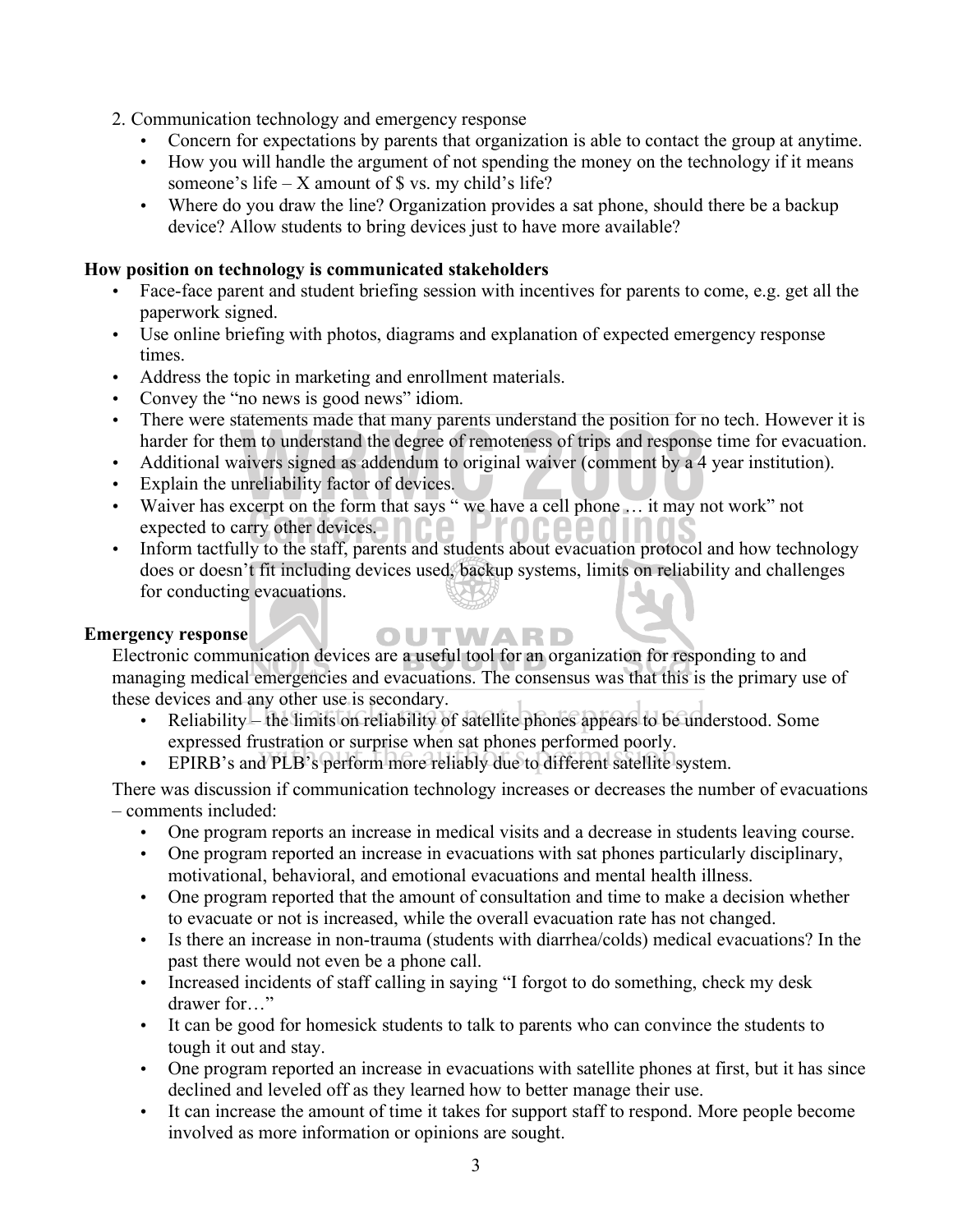There was discussion about how communication technology may or may not influence evacuation decisions and self-reliance of instructors/leaders while in the field – comments included:

- Technology is minimizing the responsibility of the instructors allowing others to make the decisions or they depend on the ability to seek advice when they, the instructors, have or know the answer.
- Having manual back up old school ways of support, e.g. messenger teams are still essential.
- Backing up your backups. Once you start with one you need to have all of them SPOT to back up satellite phone – where will it end!?
- Communication technology will not substitute for time spent on staff training on how to handle medical situations and evacuations.
- Training with staff of what is appropriate to call in on, provide feedback if not this then this…
- There is a concern of having an incident reported by student to someone other than organization without organization's knowledge and ability to respond appropriately as planned. This could lead to less effective response and management of a situation and public relations problems.

The consensus was…

- Technology is a useful tool for arranging evacuation logistics and improving emergency notification from the field, but we need to continue to inform participants that it is not a panacea. as...<br>gy is a useful tool for arranging evacuation logistics and impro<br>on from the field, but we need to continue to inform participant
- Tools are only good when they are working and in the hands of intelligent and informed individuals individuals.
- Part of the emergency procedures class training for students.

NOLS

• If an organization's mission or purpose is to teach students the skills, experience and judgment to lead others in the wilderness, then the use of technology cannot be denied and students need to be taught how to use it appropriately.

**BOUND** 

### **SPOT specific issues**

The SPOT satellite messenger is like an EPIRB for the masses. It is made by a subsidiary of The SPOT satellite messenger is like an EPIRB for the masses. It is made by a subsidiary of Globalstar and uses their L band data signal, which is different than their S band voice signal. The L band signal has not had the problems that the S band signal has had. The SPOT can be used to notify band signal has not had the problems that the S band signal has had. The SPOT can be used to notify search and rescue if the user is in trouble and it allows for the user to be tracked by people he or she designates for no other reason than it can and it can do it relatively cheaply. It only provides oneway communication – from the field to a designated person(s).

- Some organizations are using or experimenting with SPOT, but it is not clear what their best use will be.
- Some field tests have shown that reliability has not been as good as advertised.
- The lack of two-way communication will mean that SPOT would likely not take the place of a satellite phone.
- SPOT does offer lower cost communication from remote locations that is more reliable than cell phones.
- Organizations that have independent student group travel are considering providing them to the student groups.
- One organization tried to get the SPOT to send a message to their satellite phone, but was not successful. The SPOT company representative said he would look into it.
- The 911 feature of SPOT can be modified so that a 911 message will not trigger a search and rescue response, but the organization will be contacted and allowed to respond appropriately